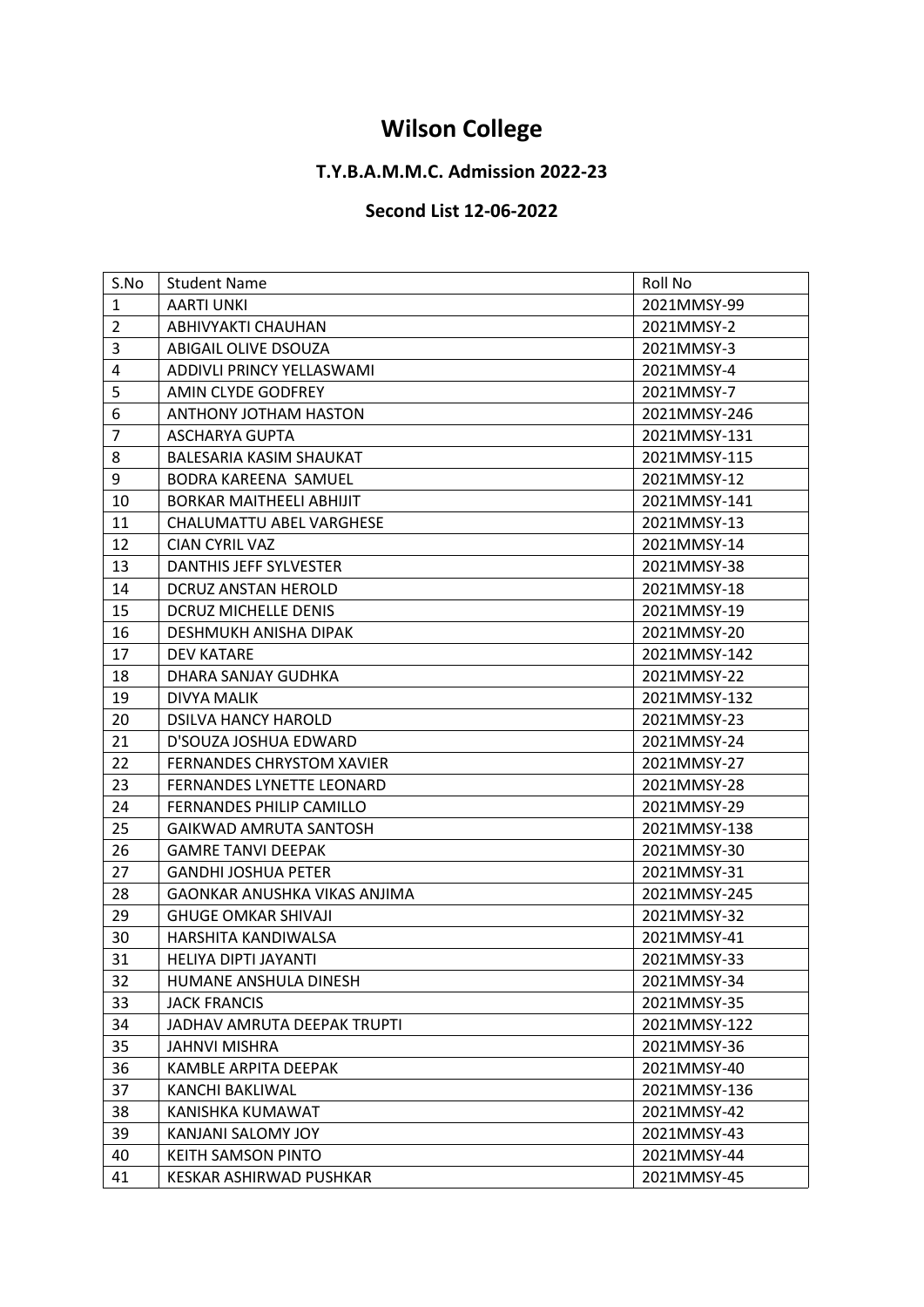| 42 | KHARAT SAILEE DAYANAND               | 2021MMSY-46  |
|----|--------------------------------------|--------------|
| 43 | KOLEKAR DRUSHTI DEEPAK               | 2021MMSY-48  |
| 44 | KOLI ESHA TUKARAM                    | 2021MMSY-49  |
| 45 | KRISHA PARESH DONDA                  | 2021MMSY-114 |
| 46 | LADE MANAV MAHESH                    | 2021MMSY-56  |
| 47 | LEWIS SHELDON STEPHEN                | 2021MMSY-50  |
| 48 | <b>MABEN SHANNON ADOLF</b>           | 2021MMSY-53  |
| 49 | MAKASARE SANIDHYA HRISHIKESH         | 2021MMSY-55  |
| 50 | <b>MALAIKA PEREIRA</b>               | 2021MMSY-126 |
| 51 | <b>MANUEL JEANMARIE DON</b>          | 2021MMSY-242 |
| 52 | <b>MARU BHAKTI GIRDHAR</b>           | 2021MMSY-125 |
| 53 | <b>MEGHA MARY SIMON</b>              | 2021MMSY-57  |
| 54 | MEHETRE VEENA NARSIMULU NAYOMI       | 2021MMSY-58  |
| 55 | <b>MEJARI SIDDHI SUDHIR</b>          | 2021MMSY-139 |
| 56 | <b>MELINDA LOBO</b>                  | 2021MMSY-51  |
| 57 | <b>MENDONCA NIAL SUNIL</b>           | 2021MMSY-59  |
| 58 | MIRANDA JOSHUA ALOYSIOUS             | 2021MMSY-60  |
| 59 | <b>MOHANTY GRACE GOBINDA</b>         | 2021MMSY-121 |
| 60 | <b>NAIK SHLOK YOGESH</b>             | 2021MMSY-62  |
| 61 | NIKITA KUMARI                        | 2021MMSY-64  |
| 62 | NORONHA GLENN FRANKLIN               | 2021MMSY-65  |
| 63 | PALAK JAMUAR                         | 2021MMSY-66  |
| 64 | PATIL HARSHIT MOKSHAVEER             | 2021MMSY-119 |
| 65 | PEREIRA AMANDA OBRIEN                | 2021MMSY-67  |
| 66 | PEREIRA DALLAS DARYN                 | 2021MMSY-68  |
| 67 | PEREIRA NICOLE RYAN BENEDICT LOVELYN | 2021MMSY-69  |
| 68 | PLASSERY LEVIN SOJAN LINCY           | 2021MMSY-71  |
| 69 | <b>PO ROXANNE DEREK</b>              | 2021MMSY-72  |
| 70 | PRACHI AGRAWAL                       | 2021MMSY-6   |
| 71 | PRESTINE FERNANDES                   | 2021MMSY-135 |
| 72 | PURO ESHA VAIBHAV                    | 2021MMSY-127 |
| 73 | PUTHIYAMADOM MARIYAM ANTONY          | 2021MMSY-73  |
| 74 | RATHOD ISHA VINOD                    | 2021MMSY-75  |
| 75 | REDE SIMRAN PRAMOD                   | 2021MMSY-76  |
| 76 | <b>REENA BIRU DAS SHEETAL</b>        | 2021MMSY-17  |
| 77 | RHEA ELZA VARUGHESE                  | 2021MMSY-77  |
| 78 | RIPUDAMAN SHAH                       | 2021MMSY-116 |
| 79 | <b>RISHABH GUPTA</b>                 | 2021MMSY-78  |
| 80 | <b>RITVIZ KUMAR</b>                  | 2021MMSY-79  |
| 81 | ROYDON NEVILLE CRASTO                | 2021MMSY-243 |
| 82 | SANSKRUTI YADAV                      | 2021MMSY-86  |
| 83 | SCHNEIDER DIAS                       | 2021MMSY-140 |
| 84 | <b>SHAAN TUNGA</b>                   | 2021MMSY-137 |
| 85 | SHIRISHKAR KRISHIKA MANISH           | 2021MMSY-118 |
| 86 | <b>TANISHA PETER</b>                 | 2021MMSY-74  |
| 87 | <b>TARUN RAVI SHETTY</b>             | 2021MMSY-117 |
| 88 | <b>VAISHNAVI RASTOGI</b>             | 2021MMSY-244 |
| 89 | <b>WINOLA WILLIAM DABRE</b>          | 2021MMSY-16  |